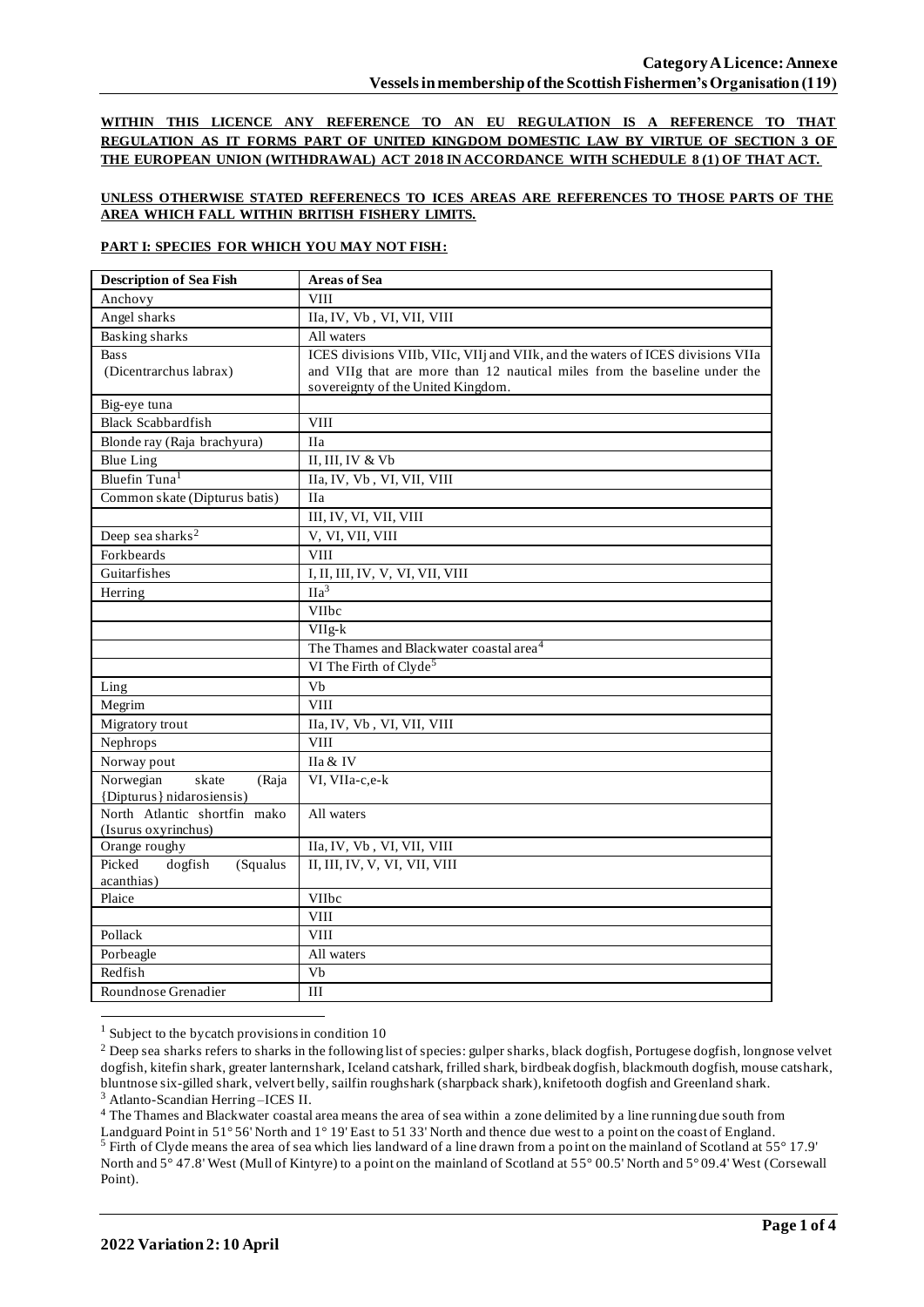| Salmon                                          | IIa, IV, Vb, VI, VII, VIII                   |  |
|-------------------------------------------------|----------------------------------------------|--|
| Sandeels                                        | Scottish Inshore Waters <sup>6</sup>         |  |
| <b>Skates and Rays</b>                          | <b>VIII</b>                                  |  |
| Small-eyed<br>(Raja<br>ray<br>microocellata)    | IIa, IV, VIa, VIb, VIIa-c, VIIe and VIIh-k   |  |
| lanternshark<br>Smooth<br>(Etmopterus pusillus) | IIa, IV                                      |  |
|                                                 | I, V, VI, VII, VIII                          |  |
| Sole                                            | <b>VIIbc</b>                                 |  |
|                                                 | <b>VIII</b>                                  |  |
| Starry Ray (Amblyraja radiata)                  | IIa, IIIa, IV, VIId                          |  |
| Thornback ray (Raja clavata)                    | <b>IIIa</b>                                  |  |
| Tope shark (Galeorhinus galeus)                 | When taken with longlines in IIa, IV; and in |  |
|                                                 | I, V, VI, VII, VIII                          |  |
| Undulate Ray (Raja undulata)                    | VI                                           |  |
| White sharks                                    | IIa, IV, Vb, VI, VII, VIII                   |  |
| White Skate (Rostroraja alba)                   | VI, VII, VIII                                |  |
| Whiting                                         | <b>VIII</b>                                  |  |

# **SPECIES FOR WHICH YOU MAY NOT FISH CONTINUED**

| <b>SPECIES</b> | <b>SEA AREAS</b>                                                              |
|----------------|-------------------------------------------------------------------------------|
| Herring        | Vb, VIb and VIaN                                                              |
| Sole           | VIIa                                                                          |
|                | VIIf,g                                                                        |
|                | VIIh, j, k                                                                    |
| Skates & Rays  | <b>VIIfg</b>                                                                  |
|                | VIIhjk                                                                        |
|                | IIa & IV                                                                      |
| Whiting        | <b>VIIa</b>                                                                   |
| Ling           | IIa & IV                                                                      |
| Mackerel       | IVa Flexibility box <sup>7</sup> (Seasonal closure 15th February – 31st July) |

#### **PART II: QUOTA LIMITATIONS OF TAC STOCKS**

## **LICENCE HOLDERS ARE REMINDED THAT QUOTA LIMITS ARE IN LIVE WEIGHT.**

For the conversion factors that apply see the bottom of this Annexe.

| <b>TAC SPECIES</b>                  | <b>SEA AREA</b>                                                                                                                                                                                                                                                                                                                                                                                                                        | <b>OUOTA LIMIT/ MONTH</b><br><b>(UNLESS OTHERWISE</b><br><b>STATED</b> ) |
|-------------------------------------|----------------------------------------------------------------------------------------------------------------------------------------------------------------------------------------------------------------------------------------------------------------------------------------------------------------------------------------------------------------------------------------------------------------------------------------|--------------------------------------------------------------------------|
| Tusk                                | Пa                                                                                                                                                                                                                                                                                                                                                                                                                                     | 0.1 tonnes per trip                                                      |
| Blue Ling                           | <b>Ha &amp; IV</b>                                                                                                                                                                                                                                                                                                                                                                                                                     | 0.1 tonnes per trip                                                      |
| Small-eyed ray (Raja microocellata) | $V\left\langle \right.$ $\left. \right.$ $\left. \right.$ $\left. \right.$ $\left. \right.$ $\left. \right.$ $\left. \right.$ $\left. \right.$ $\left. \right.$ $\left. \right.$ $\left. \right.$ $\left. \right.$ $\left. \right.$ $\left. \right.$ $\left. \right.$ $\left. \right.$ $\left. \right.$ $\left. \right.$ $\left. \right.$ $\left. \right.$ $\left. \right.$ $\left. \right.$ $\left. \right.$ $\left. \right.$ $\left$ | 1.5 tonnes                                                               |

<sup>&</sup>lt;sup>6</sup> "Scottish inshore waters" means the sea adjacent to the coast of Scotland and to the landward of a limit of 6 nautical miles from the baseline from which the territorial sea is measured, up to the mean high water mark of ordinary spring tides.

 $^7$  Mackerel caught in ICES Division IVa in the periods between 1 August and 15 February shall be recorded against the Western mackerel quota. All other catches of mackerel in ICES Division IVa shall be recorded against the North Sea mackerel quota and shall be subject to any quota limitations set out at **Part II** of this **Annex**.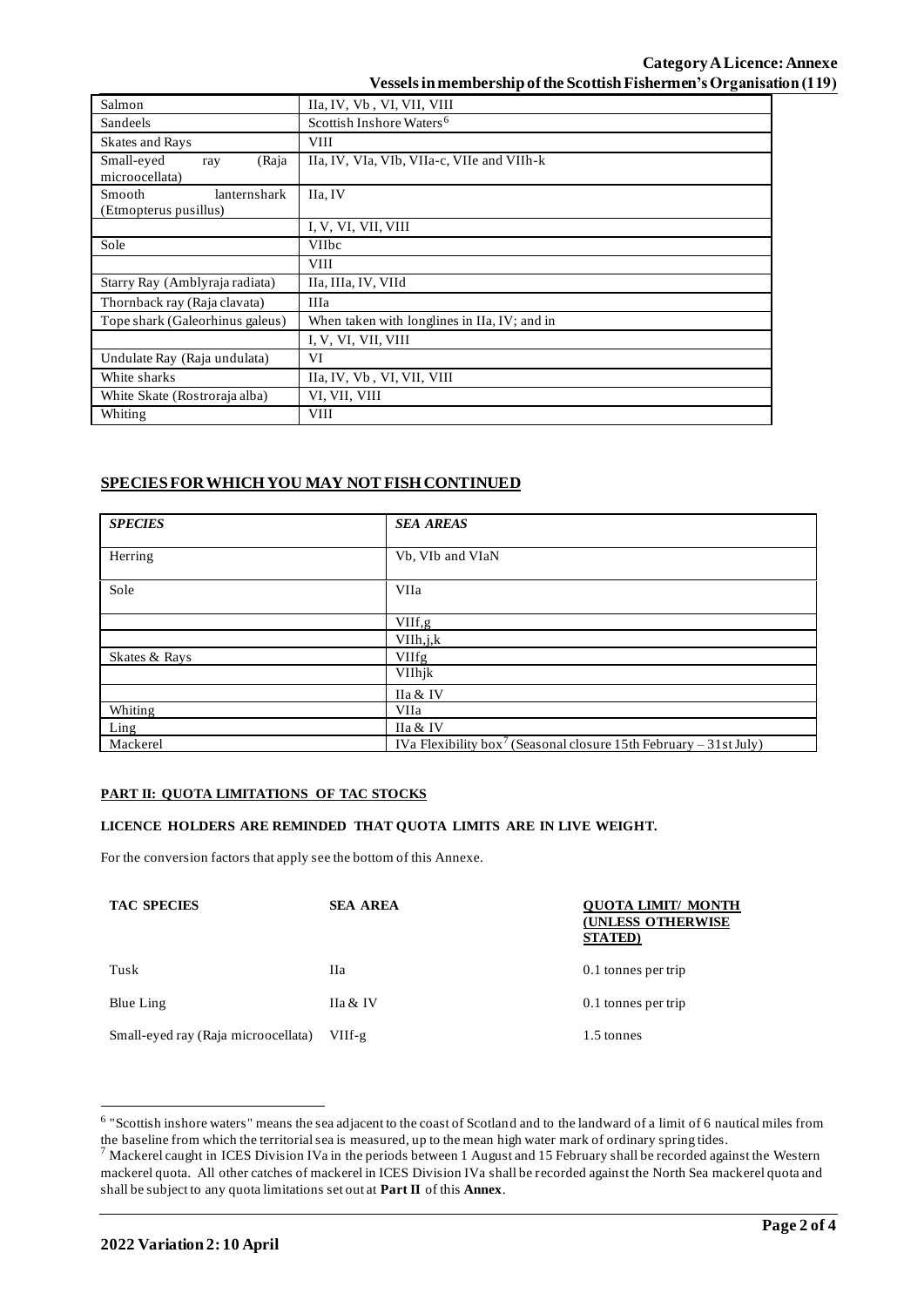# **Category ALicence: Annexe Vessels in membership of the Scottish Fishermen's Organisation (119)**

|                         | , CBBC18 111 111 C11  |
|-------------------------|-----------------------|
| <b>DEEP-SEA SPECIES</b> | <b>SEA AREA</b>       |
| Alfonsinos              | IV, Vb, VI, VII, VIII |
| Black scabbardfish      | IIa, IV               |
| <b>Forkheards</b>       | IIa, IV               |
| Red seabream            | VI, VII, VIII         |
| Roundnose grenadier     | IIa, IV, VIII         |

A quota limitation of **100kgs per fishing trip** will apply, either singly or collectively, to the above deep-sea stocks in the sea areas described.

| Live weight shall be calculated by multiplying landed weight by the conversion factors set out below. |
|-------------------------------------------------------------------------------------------------------|
|-------------------------------------------------------------------------------------------------------|

| <b>Species</b>              | Code       | Gutted | Gutted &<br>Headed | <b>Fillets</b> | <b>Parts</b> |
|-----------------------------|------------|--------|--------------------|----------------|--------------|
| Anglerfish                  | ANF        | 1.22   | 3.0                |                | $3.0^{8}$    |
| <b>Bass</b>                 | <b>BSE</b> | 1.125  |                    | 2.7            |              |
| <b>Blue Whiting</b>         | <b>WHB</b> | 1.15   |                    |                |              |
| <b>Brill</b>                | <b>BLL</b> | 1.09   | 2.7                |                |              |
| $\mathrm{Cod}$              | <b>COD</b> | 1.17   | 1.7                | 2.6            | $1.38^{9}$   |
| Conger Eel                  | <b>COE</b> | 1.125  |                    | 2.7            |              |
| Common Dab                  | DAB        | 1.11   | 1.39               |                |              |
| Common Sole                 | SOL        | 1.04   |                    | 2.5            |              |
| Flounder                    | <b>FLE</b> | 1.08   |                    | 2.7            | $1.39^{10}$  |
| Greenland Halibut GHL       |            | 1.08   |                    |                |              |
| Halibut                     | HAL        | 1.08   |                    | 2.7            |              |
| Haddock                     | HAD        | 1.17   | 1.46               | 2.6            |              |
| Hake                        | <b>HKE</b> | 1.11   | 1.4                | 2.6            |              |
| Herring                     | HER        | 1.12   | 1.19               |                |              |
| Horse Mackerel              | JAX        | 1.08   |                    |                |              |
| Lemon Sole                  | LEM        | 1.05   |                    | 2.5            |              |
| Ling                        | LIN        | 1.14   | 1.32               | 2.64           | $2.8^{11}$   |
| Mackerel                    | MAC        | 1.09   |                    |                |              |
| Megrims                     | <b>LEZ</b> | 1.06   |                    | 2.5            |              |
| Mullet                      | <b>MUL</b> | 1.125  |                    | 2.7            |              |
| Nephrops                    | NEP        |        |                    |                | $3.0^{6}$    |
| Plaice                      | <b>PLE</b> | 1.05   | 1.39               | 2.4            |              |
| Pollack                     | <b>POL</b> | 1.17   | 1.36               | 2.7            |              |
| Redfish                     | <b>RED</b> | 1.19   |                    |                |              |
| Red Mullet                  | <b>MUR</b> | 1.125  |                    | 2.7            |              |
| Saithe                      | <b>POK</b> | 1.19   | 1.44               | 2.9            |              |
| Skates & Rays <sup>12</sup> |            | 1.13   |                    |                | $2.09^{13}$  |
| Picked dogfish              | <b>DGS</b> | 1.35   |                    | 2.7            | $2.52^{8}$   |
| Tope                        | GAG        | 1.125  |                    |                |              |
| Turbot                      | TUR        | 1.09   |                    | 2.7            |              |
| Tusk                        | <b>USK</b> | 1.14   |                    |                |              |
| Whiting                     | <b>WHG</b> | 1.18   | 1.41               | 2.7            |              |
| Witch                       | WIT        | 1.06   |                    | 2.7            |              |
| <b>Deep Sea Species</b>     | Code       | Gutted | Gutted &<br>Headed | <b>Fillets</b> | Parts        |
| <b>Black Scabbardfish</b>   | <b>BSF</b> | 1.24   |                    |                | $1.4^7$      |
| Blue Ling                   | <b>BLE</b> | 1.17   | 1.32               | 2.8            |              |
| Greater Forkbeard           | <b>GFB</b> | 1.11   | 1.4                |                |              |

<sup>8</sup> Tails

<sup>9</sup> Headed

<sup>10</sup> Gutted, headed and skinned

<sup>11</sup> Gutted and salted

 $12$  Species specific codes and ID guides are available from your local fisheries office

<sup>13</sup> Wings